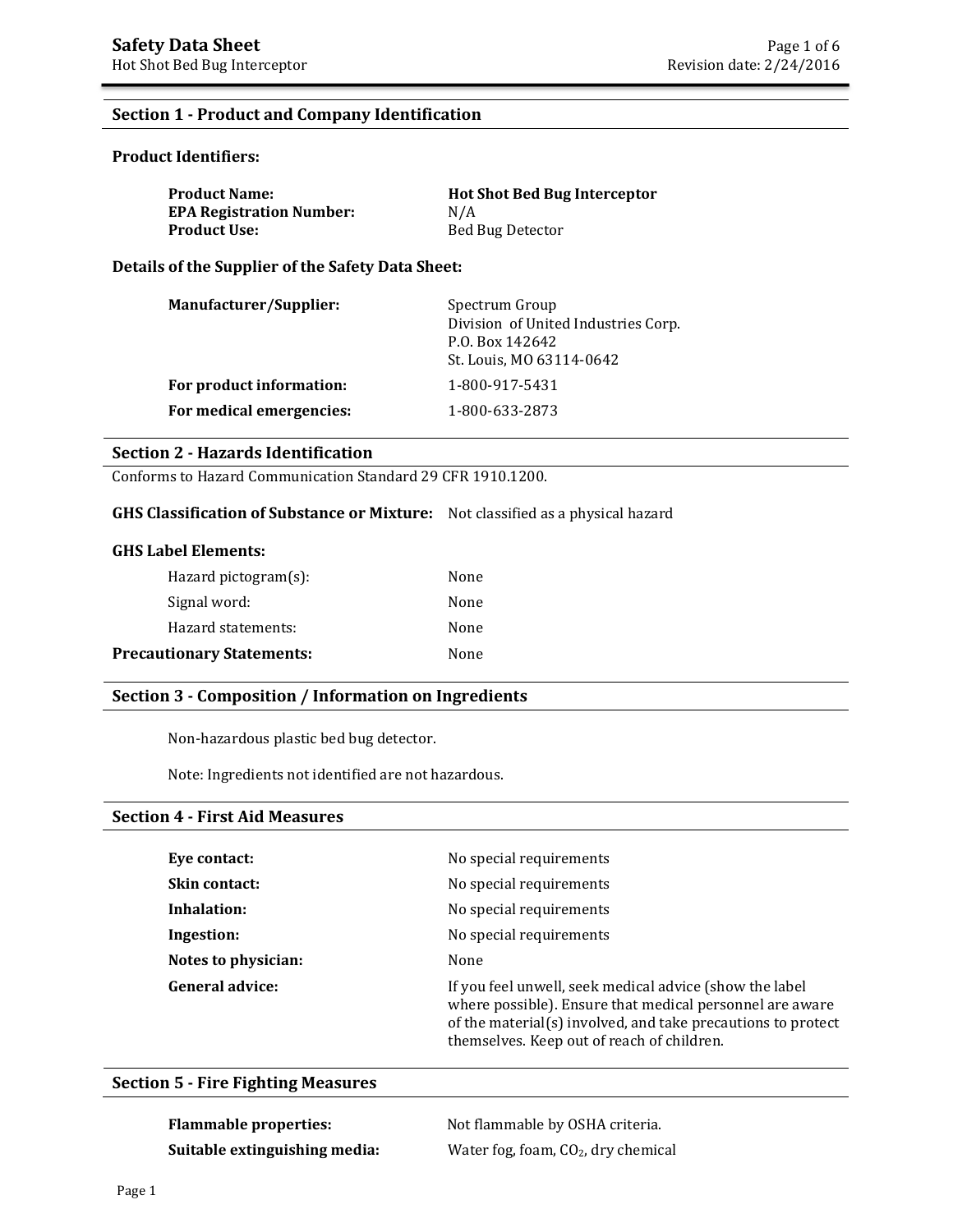| Unsuitable extinguishing media:                | Not available                                                                                                                                                                                                                                |
|------------------------------------------------|----------------------------------------------------------------------------------------------------------------------------------------------------------------------------------------------------------------------------------------------|
| Specific hazards arising from the<br>chemical: | Container may melt and leak in heat of fire. Do not allow<br>run-off from firefighting to enter drains or water courses.                                                                                                                     |
| Protective equipment for firefighters:         | Firefighters should wear full protective clothing including<br>self-contained breathing apparatus.                                                                                                                                           |
| <b>Hazardous combustion products:</b>          | None known                                                                                                                                                                                                                                   |
| Sensitivity to mechanical impact:              | None known                                                                                                                                                                                                                                   |
| <b>Explosion data:</b>                         | Not available                                                                                                                                                                                                                                |
| Sensitivity to static discharge:               | Not available                                                                                                                                                                                                                                |
| <b>Personal precautions:</b>                   | Keep unnecessary personnel away. Do not touch or walk<br>through spilled material. Do not touch damaged containers<br>or spilled material unless wearing appropriate protective<br>clothing. Keep people away from and upwind of spill/leak. |

## **Section 6 - Accidental Release Measures**

| <b>Personal precautions:</b>            | Remove all sources of ignition. Wear personal protective<br>equipment. Wash thoroughly after handling.                                                                                                                                                                                                                                                                                                                                                  |
|-----------------------------------------|---------------------------------------------------------------------------------------------------------------------------------------------------------------------------------------------------------------------------------------------------------------------------------------------------------------------------------------------------------------------------------------------------------------------------------------------------------|
| For emergency responders:               | If specialized clothing is required to deal with the spillage,<br>take note of any information in Section 8 on suitable and<br>unsuitable materials.                                                                                                                                                                                                                                                                                                    |
| <b>Environmental precautions:</b>       | Avoid dispersal of spilled material and runoff and contact<br>with soil, waterways, drains and sewers.                                                                                                                                                                                                                                                                                                                                                  |
| <b>Methods for containment and</b>      |                                                                                                                                                                                                                                                                                                                                                                                                                                                         |
| cleaning up:                            | Stop leak if without risk. Move containers from spill area.<br>Before attempting clean up, refer to hazard data given<br>above. Small spills may be absorbed with earth, sand or<br>absorbent material swept up and placed in suitable,<br>covered, and labeled containers. Prevent large spills from<br>entering sewers or waterways. Contact emergency<br>services and supplier for advice. Never return spills in<br>original containers for re-use. |
| <b>Section 7 - Handling and Storage</b> |                                                                                                                                                                                                                                                                                                                                                                                                                                                         |

| <b>Precautions for safe handling:</b> | Put on appropriate personal protective equipment (see<br>Section 8). Do not use near heat, open flame or any other<br>ignition source. Avoid contact with skin, eyes and clothing.<br>Use an appropriate respirator when adequate ventilation<br>is not available. Avoid breathing vapors or spray mists of<br>the product. |
|---------------------------------------|-----------------------------------------------------------------------------------------------------------------------------------------------------------------------------------------------------------------------------------------------------------------------------------------------------------------------------|
| Storage:                              | Store product in a cool, dry place, out of reach of children.<br>Keep container closed when not in use. Keep away from<br>food, drink and animal feedingstuffs. Keep tightly closed.<br>Non-refillable container. Do not reuse or refill this<br>container. Place in trash or offer for recycling if available.             |

## **Section 8 - Exposure Controls / Personal Protection**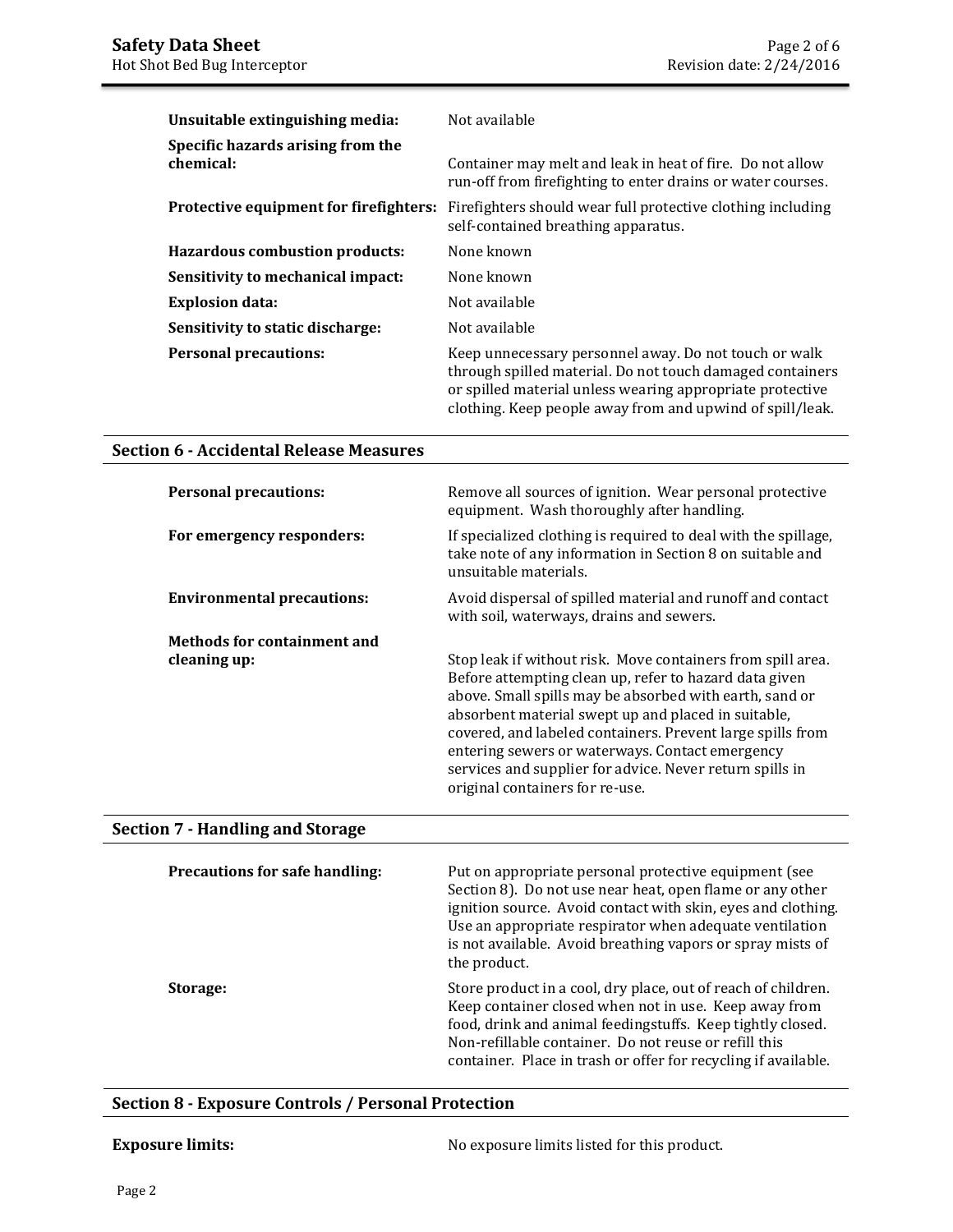| <b>Engineering controls:</b>           | General ventilation normally adequate.                                                                                                                                                |
|----------------------------------------|---------------------------------------------------------------------------------------------------------------------------------------------------------------------------------------|
| Personal protective equipment:         |                                                                                                                                                                                       |
| <b>Eye/Face protection:</b>            | None required                                                                                                                                                                         |
| Skin and body protection:              | None required                                                                                                                                                                         |
| <b>Respiratory protection:</b>         | None required                                                                                                                                                                         |
| <b>General hygiene considerations:</b> | Handle in accordance with good industrial hygiene and<br>safety practice. When using, do not eat or drink. Wash<br>hands before breaks and immediately after handling the<br>product. |

## **Section 9 - Physical & Chemical Properties**

| Appearance:                                        | Plastic tray      |
|----------------------------------------------------|-------------------|
| Color:                                             | Brown             |
| <b>Physical state:</b>                             | Solid             |
| Odor:                                              | <b>Odorless</b>   |
| Odor threshold:                                    | No data available |
| pH:                                                | N/A               |
| <b>Melting point:</b>                              | N/A               |
| Freezing point:                                    | N/A               |
| <b>Boiling point:</b>                              | N/A               |
| <b>Flash point:</b>                                | N/A               |
| <b>Evaporation rate:</b>                           | N/A               |
| Flammability limits in air,<br>lower, % by volume: | No data available |
| Flammability limits in air,<br>upper, % by volume: | No data available |
| Vapor pressure:                                    | No data available |
| Vapor density:                                     | No data available |
|                                                    |                   |
| Relative density @ 20°C:                           | N/A               |
| <b>Octanol/water coefficient:</b>                  | No data available |
| Auto-ignition temperature:                         | No data available |
| <b>Decomposition temperature:</b>                  | No data available |
| Solubility:                                        | N/A               |
| % Volatile organic compounds:                      | N/A               |
|                                                    |                   |

## **Section 10 - Chemical Stability & Reactivity Information**

## **Reactivity**

| Conditions to avoid:      | Do not mix with other chemicals. |
|---------------------------|----------------------------------|
| Incompatible materials:   | Avoid strong oxidizers.          |
| <b>Chemical stability</b> |                                  |

**Product stability:** Stable under recommended storage conditions.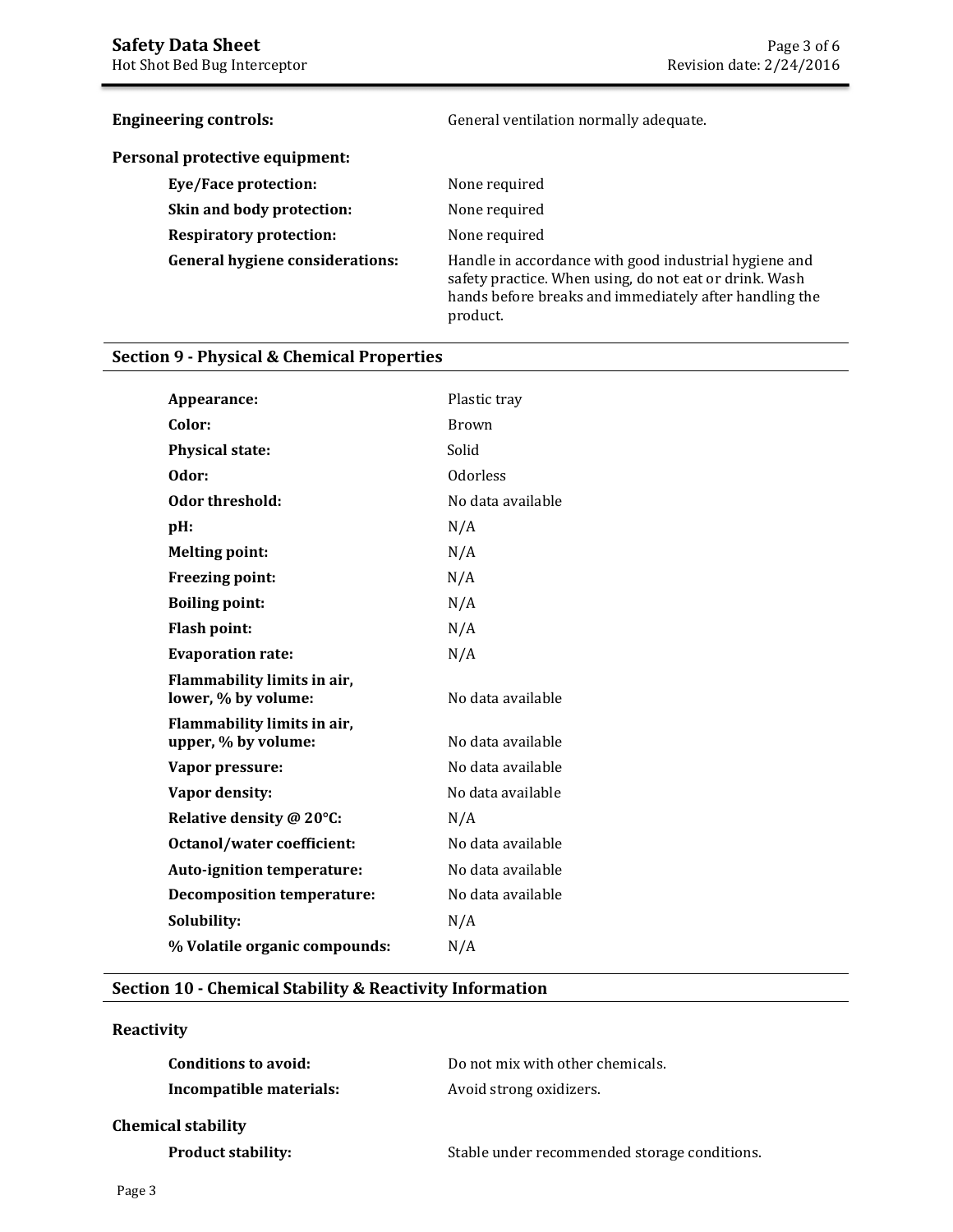## **Other**

**Hazardous decomposition products:** None known **Possibility of hazardous reactions:** Hazardous polymerization does not occur.

## **Section 11 - Toxicological Information**

| Primary eye irritation:      | Non-irritating (EPA tox. category IV)         |
|------------------------------|-----------------------------------------------|
| Primary skin irritation:     | Non-irritating (EPA tox. category IV)         |
| Acute dermal:                | $LD_{50}$ > 5000 mg/kg (EPA tox. category IV) |
| <b>Acute inhalation:</b>     | $LC_{50} > 2$ mg/L (EPA tox. category IV)     |
| Acute oral:                  | $LD_{50}$ > 5000 mg/kg (EPA tox. category IV) |
| Sensitization:               | Not a skin sensitizer.                        |
| <b>Chronic effects:</b>      | No data available                             |
| Carcinogenicity:             | No data available                             |
| <b>Mutagenicity:</b>         | No data available                             |
| <b>Reproductive effects:</b> | No data available                             |
| Teratogenicity:              | No data available                             |
| Ecotoxicity:                 | No data available                             |

## **Section 12 - Ecological Information**

| <b>Environmental effects:</b>     | No data available |
|-----------------------------------|-------------------|
| <b>Aquatic toxicity:</b>          | None              |
| Persistence / degradability:      | No data available |
| Bioaccumulation / accumulation:   | No data available |
| <b>Partition coefficient:</b>     | No data available |
| Mobility in environmental media:  | No data available |
| <b>Chemical fate information:</b> | No data available |

### **Section 13 - Disposal Considerations**

| Waste codes:                            | Not available                                          |
|-----------------------------------------|--------------------------------------------------------|
| <b>Disposal instructions:</b>           | Dispose in accordance with all applicable regulations. |
| Waste from residues/unused<br>products: | Not available                                          |
| Contaminated packaging:                 | Not available                                          |

## **Section 14 - Transportation Information**

| U.S. Department of Transportation |               |
|-----------------------------------|---------------|
| (DOT):                            | Not regulated |
| IATA:                             | Not regulated |
| IMDG:                             | Not regulated |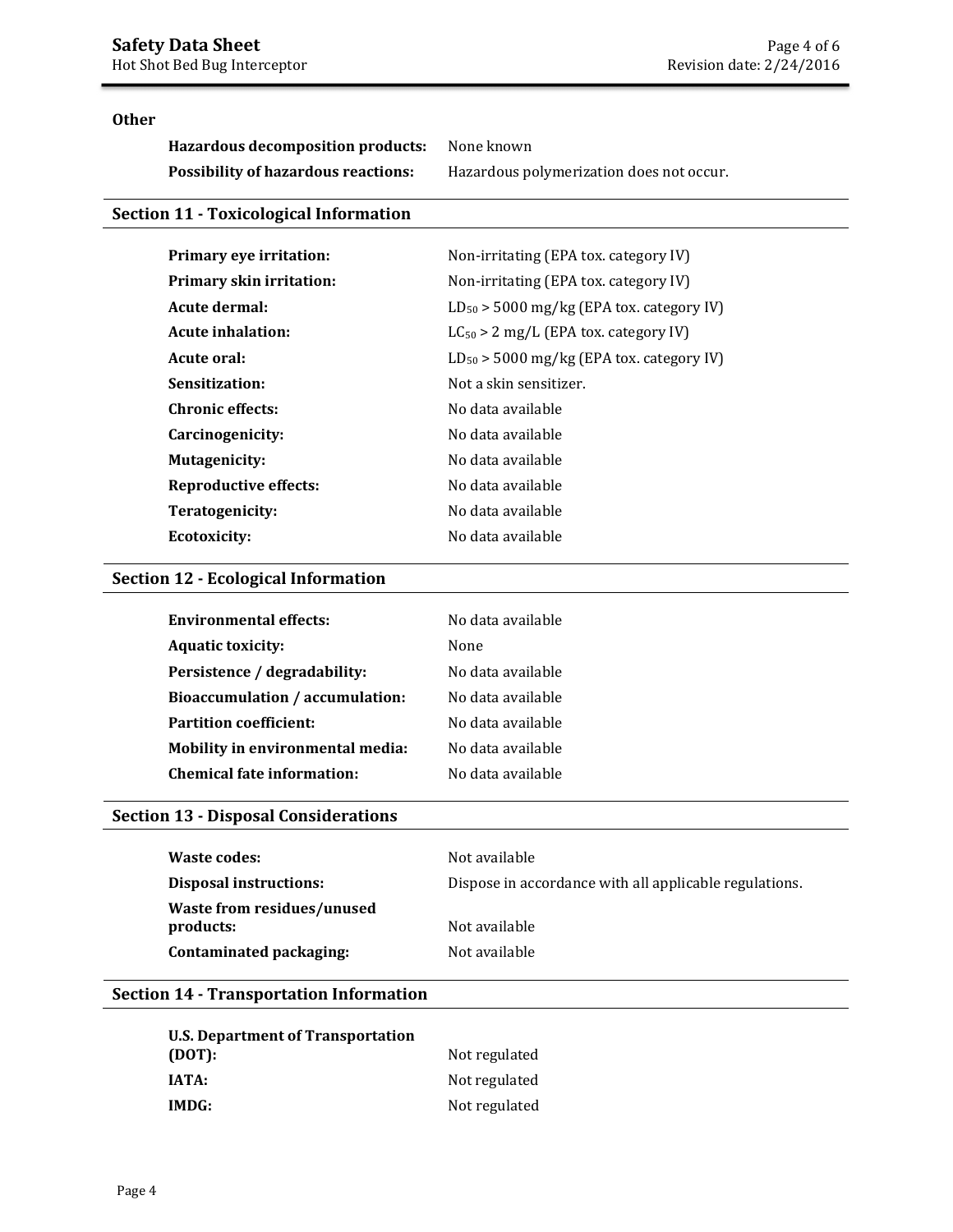# **29 CFR 1910.1200 hazardous chemical Occupational Safety and Health Administration (OSHA):** No **CERCLA (Superfund) reportable quantity:** Not available **Hazard Categories Superfund Amendments and Reauthorization Act of 1986 (SARA):**  Immediate Hazard No Delayed Hazard No Fire Hazard No Pressure Hazard No Reactivity Hazard No **Section 302 extremely hazardous**  Substance: No **Section 311 hazardous chemical:** No **Clean Air Act (CAA):** Not available **Clean Water Act (CWA):** Not available **State regulations:** None **FIFRA labeling:** This chemical is a pesticide product registered by the Environmental Protection Agency and is subject to certain labeling requirements under federal pesticide law. These requirements differ from the classification criteria and hazard information required for safety data sheets, and for workplace non-pesticide chemicals. Following is the hazard information as required on the pesticide label: **Signal word:** None **Precautionary statements:** None **Notification status:** All ingredients of this product are listed or are excluded from listing on the U.S. Toxic Substances Control Act (TSCA) Chemical Substance Inventory. **California Prop. 65:** This product does not contain any chemicals known to the state of California to cause cancer, birth defects or any other reproductive harm. **Disclaimer: Information contained herein was obtained from sources considered technically** accurate and reliable. While every effort has been made to ensure full disclosure of product hazards, in some cases data is not available and is so stated. Since conditions of actual product use are beyond control of the supplier, it is assumed that users of this material have been fully trained according to the requirements of all applicable legislation and regulatory instruments. No warranty, expressed or implied, is made and supplier will not be liable for any losses, injuries or consequential damages which may result from the use of or reliance on any information contained in this document. **Section 15 - Regulatory Information SECTION 16 - OTHER INFORMATION**

| <b>HMIS</b> ratings: | Health Hazard 0 | Flammability 0 Physical Hazard 0 |  |
|----------------------|-----------------|----------------------------------|--|
| Item number $(s)$ :  | HG-96319        |                                  |  |
| Formula number(s):   | N/A             |                                  |  |